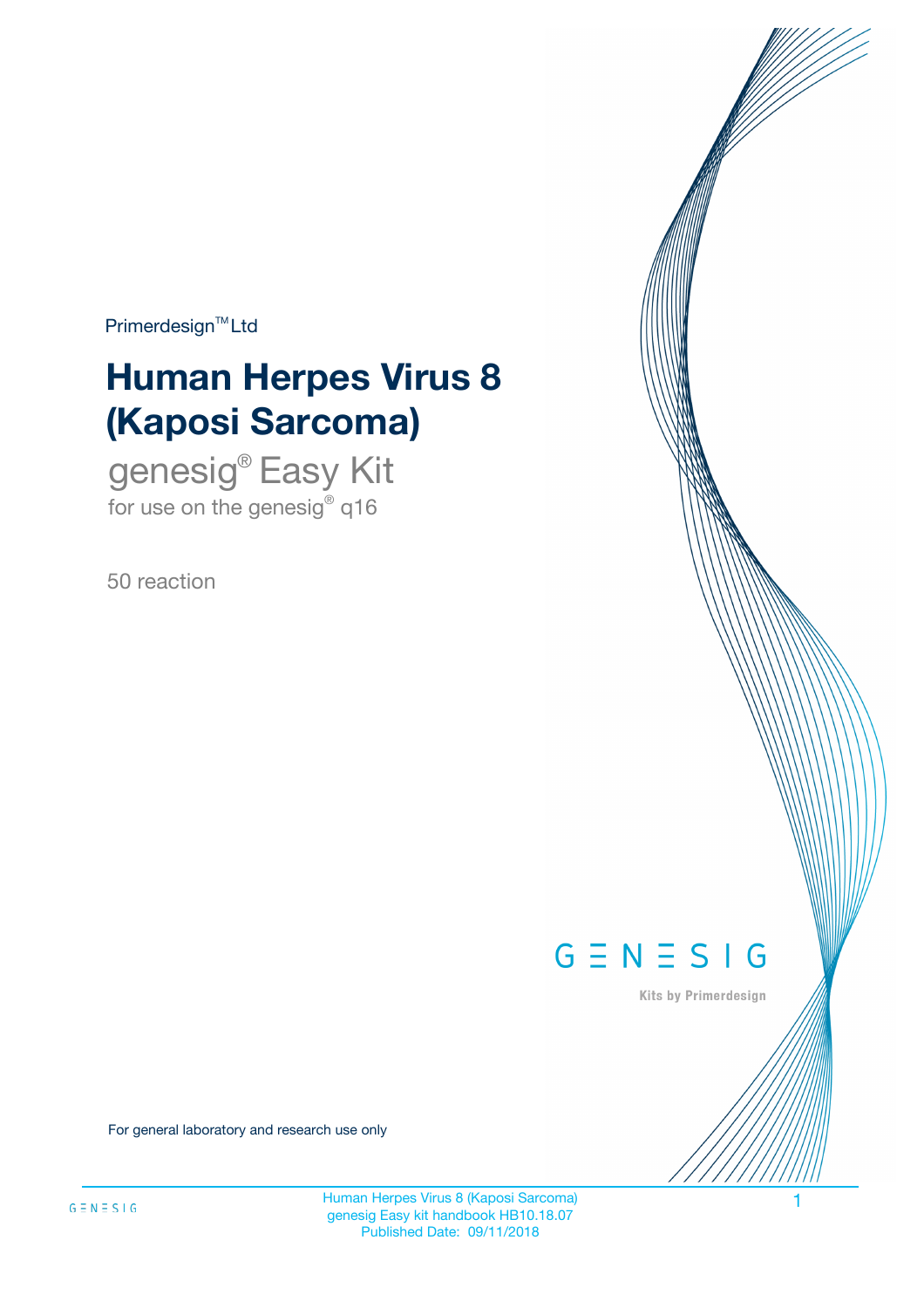## genesig® Easy: at a glance guide

#### **For each DNA test**

| Component                | <b>Volume</b> | Lab-in-a-box pipette |  |
|--------------------------|---------------|----------------------|--|
| <b>HHV8</b> reaction mix | $10 \mu$      |                      |  |
| <b>Your DNA sample</b>   | $10 \mu$      |                      |  |

#### **For each positive control**

| Component                 | Volume          | Lab-in-a-box pipette |  |
|---------------------------|-----------------|----------------------|--|
| HHV8 reaction mix         | 10 <sub>µ</sub> |                      |  |
| Positive control template | 10 <sub>µ</sub> |                      |  |

#### **For each negative control**

| Component         | <b>Volume</b>   | Lab-in-a-box pipette |  |
|-------------------|-----------------|----------------------|--|
| HHV8 reaction mix | 10 <sub>µ</sub> |                      |  |
| <u>Water</u>      | 10 <sub>µ</sub> |                      |  |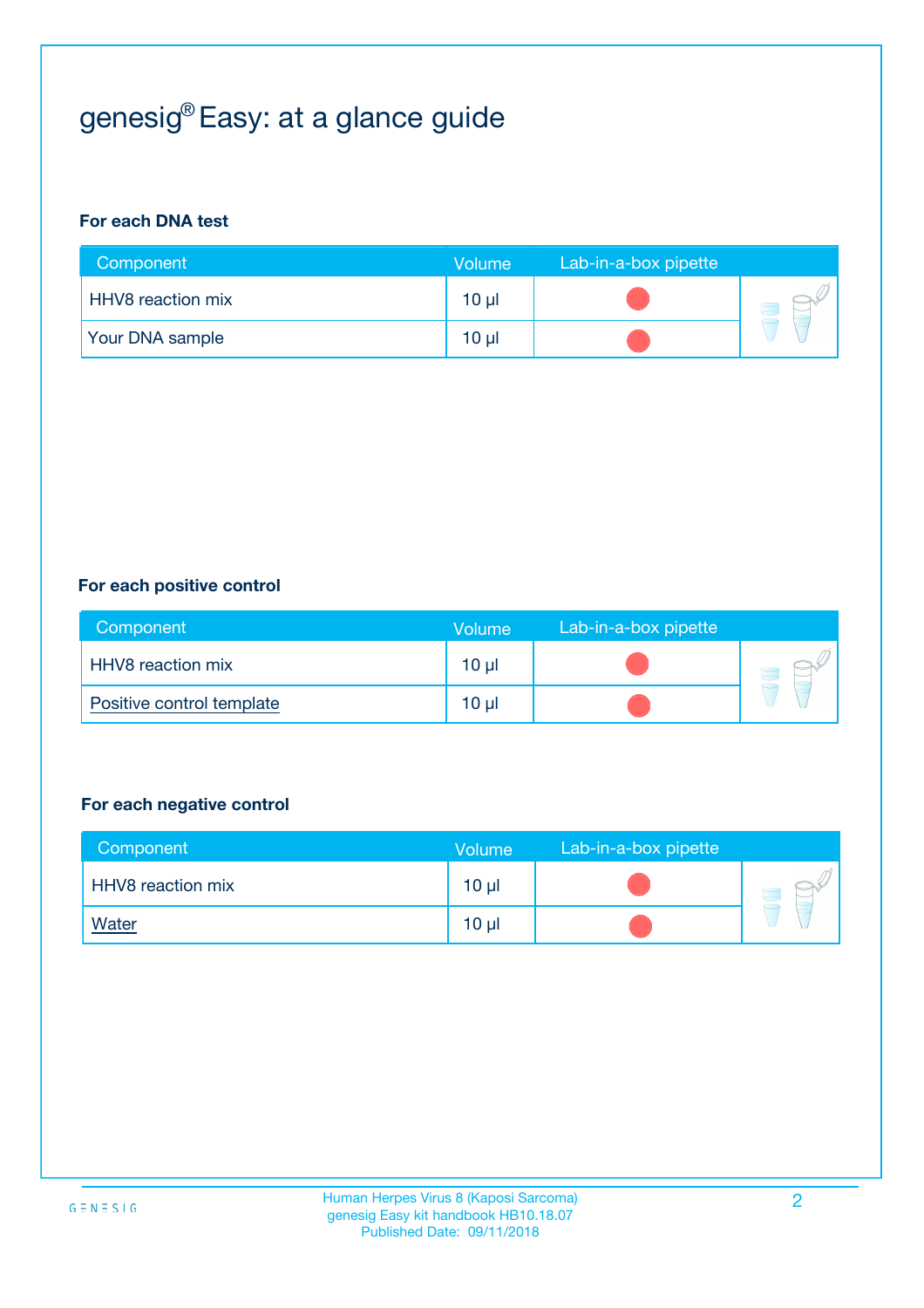## Kit Contents



### Reagents and equipment to be supplied by the user

#### **genesig® q16 instrument**

#### **genesig® Easy Extraction Kit**

This kit is designed to work well with all processes that yield high quality RNA and DNA but the genesig Easy extraction method is recommended for ease of use.

#### **genesig® Lab-In-A-Box**

The genesig Lab-In-A-Box contains all of the pipettes, tips and racks that you will need to use a genesig Easy kit. Alternatively if you already have these components and equipment these can be used instead.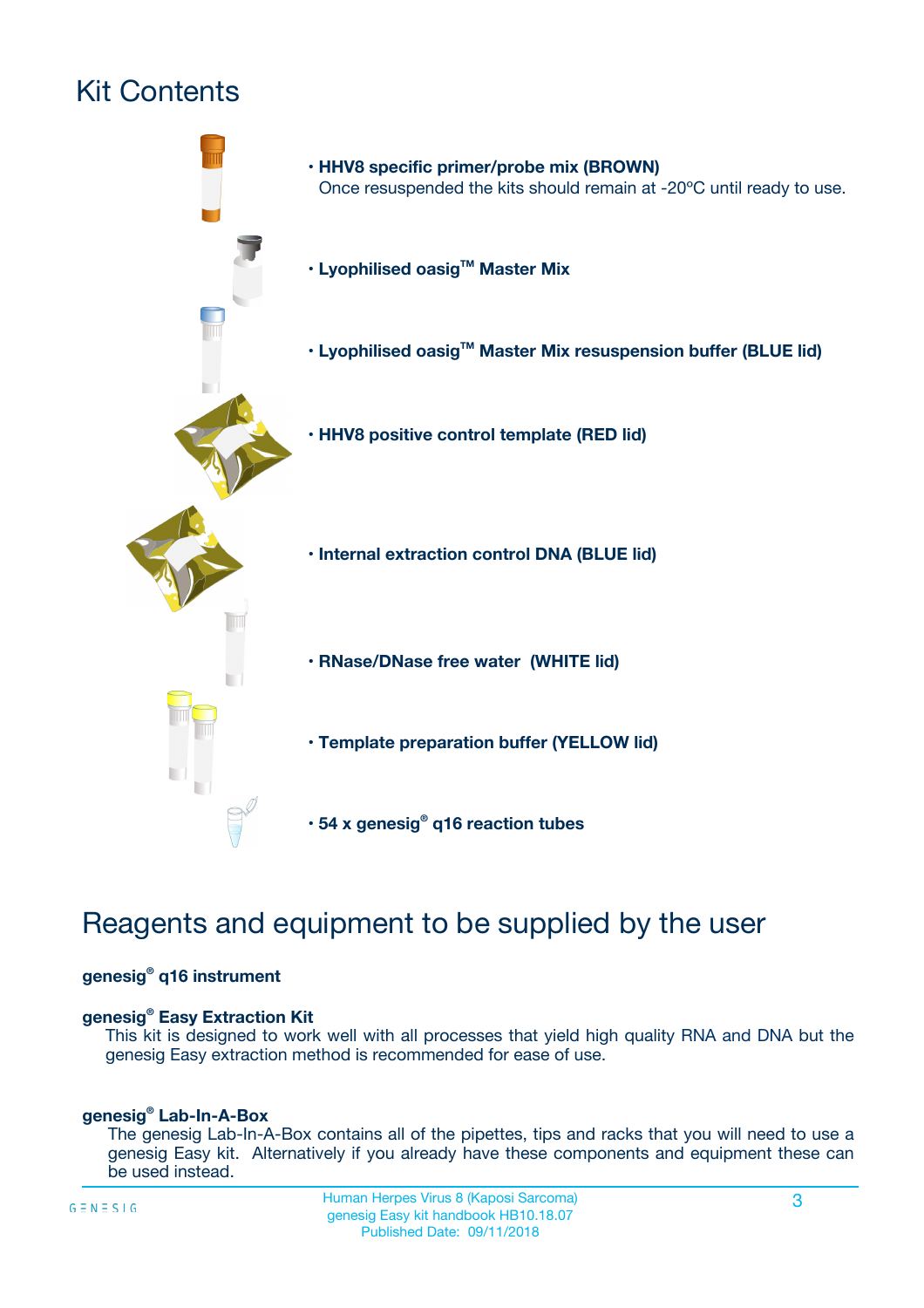### Step-by-step guide

### 1. Create your reaction mix



Use the blue pipette to transfer 500µl**\*** of the oasig Master Mix resuspension buffer into the tube of lyophilised oasig Master Mix and mix well by gently swirling. Then transfer all of that master mix into the brown tube labelled HHV8 primers/probe.

**\***Transfering 525µl of the oasig Master Mix resuspension buffer to your oasig Master Mix (instead of the 500µl recommended above) will enable you to take full advantage of the 50 reactions by accounting for volume losses during pipetting. In order to do so with the genesig Easy fixed volume pipettes use 1x blue, 2x red and 1x grey pipettes to make the total volume. Please be assured that this will not adversely affect the efficiency of the test.

Cap and shake tube to mix. A thorough shake is essential to ensure that all components are resuspended. **Failure to mix well can produce poor kit performance.**

Leave to stand for 5 minutes. Now your reaction mix is ready to use.

Store the reaction mix in the freezer from hereon.

#### Top tip

- Ensure that the reaction mix is mixed thoroughly before each use by shaking.
- **•** Once resuspended do not expose genesig Easy kit to temperatures above -20°C for longer than 30 minutes at a time.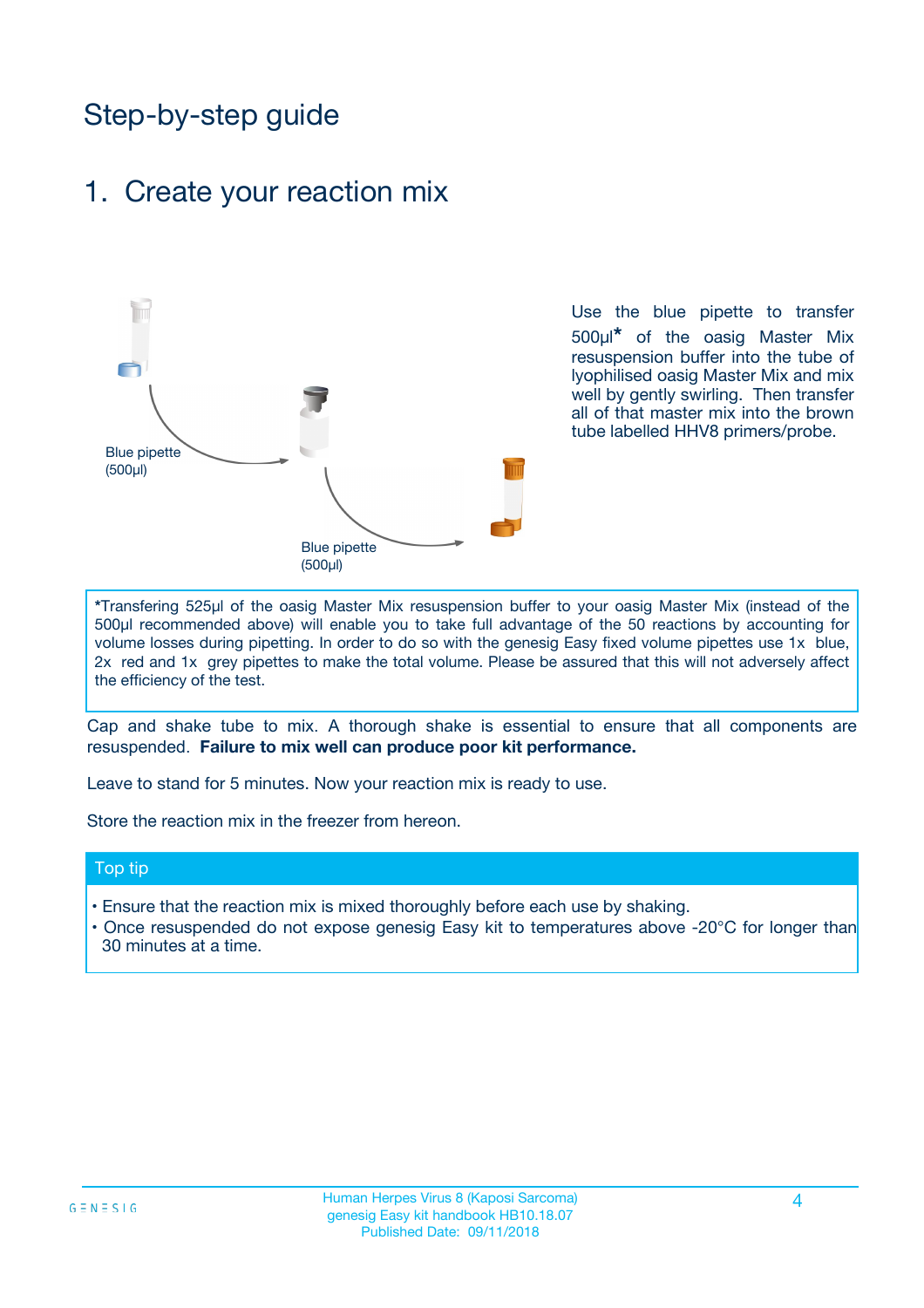## 2. Internal extraction control



Use the blue pipette to transfer 1000µl (2 x 500µl) of template preparation buffer into the Internal Extraction Control DNA tube. Cap and shake tube to mix.

Your kit contains Internal Extraction Control DNA. This is added to your biological sample at the beginning of the DNA extraction process. It is extracted along with the DNA from your target of interest. The q16 will detect the presence of this Internal Extraction Control DNA at the same time as your target. This is the ideal way to show that your DNA extraction process has been successful.

#### **If you are using an alternative extraction kit:**

Use the red pipette to transfer 10µl of Internal Extraction Control DNA to your sample **after** the lysis buffer has been added then follow the rest of the extraction protocol.

#### **If you are using samples that have already been extracted:**

Use the grey pipette to transfer 5µl of Internal Extraction Control DNA to your extracted sample.

### 3. Add reaction mix to all reaction tubes



For every reaction to be run, use the red pipette to add 10µl of your HHV8 reaction mix to every tube.

#### Top tip

- Always pipette the reaction mix directly into the bottom of the tube.
- You can label the tube lids to aid your reaction setup but avoid labelling tube sides.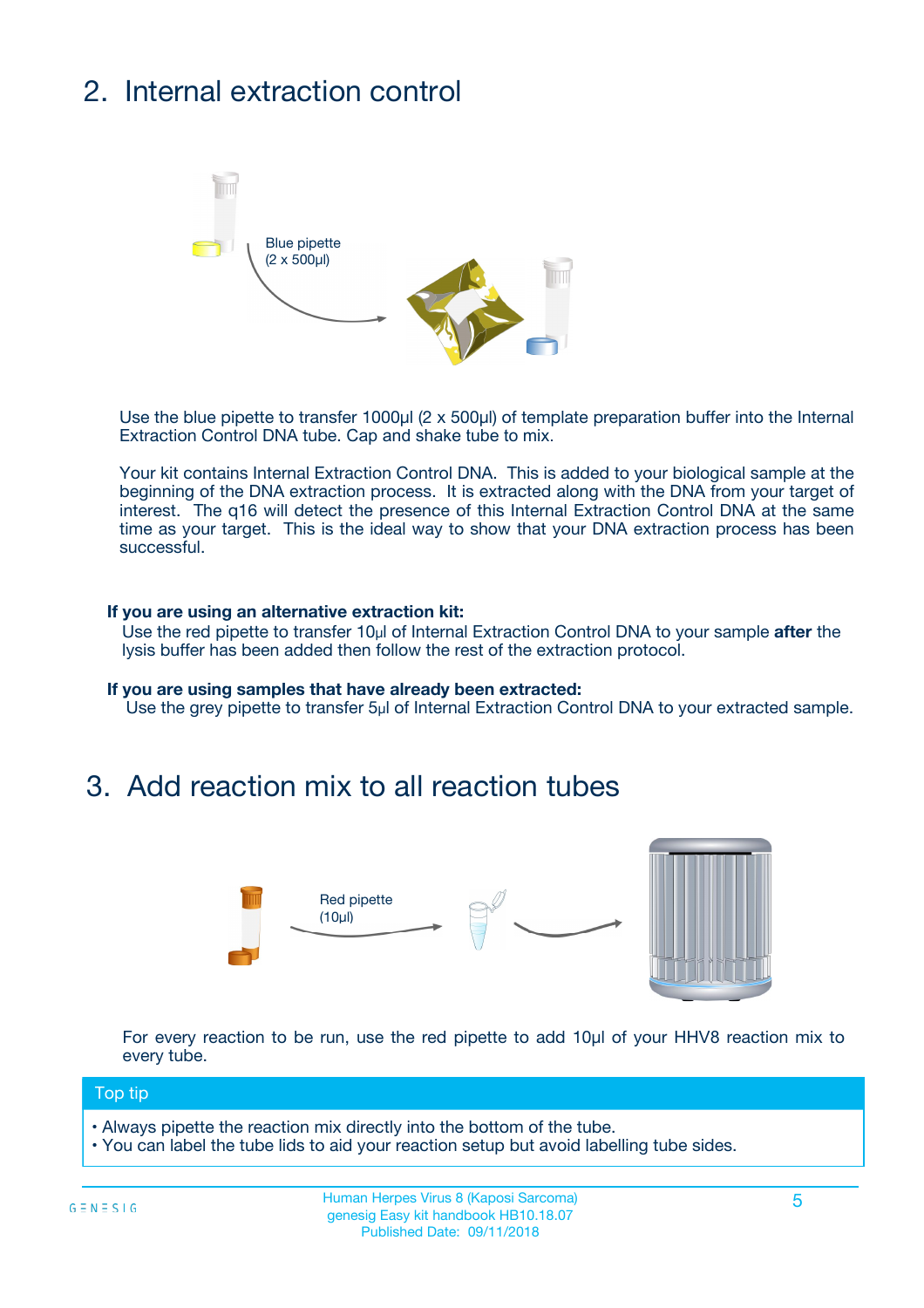### 4. Negative control



For each test you will require a negative control. Instead of DNA, water is used. This sample should typically prove negative thus proving that all of your positive samples really are positive.

To create a negative control reaction simply use the red pipette to add 10µl of the water to the required reaction tubes. Close these tubes after adding the water.

Because some genesig kit targets are common in the environment you may occasionally see a "late" signal in the negative control. The q16 software will take this into account accordingly.

#### Top tip

**•** Always add the water to the side of the tube to reduce the introduction of bubbles.

### 5. Set up a test



For each sample you wish to analyse, use the red pipette to add 10µl of your DNA sample to the required reaction tubes. Close these tubes after adding the sample. Always change pipette tips between samples.

#### Top tip

**•** Always add the DNA sample to the side of the tube to reduce the introduction of bubbles.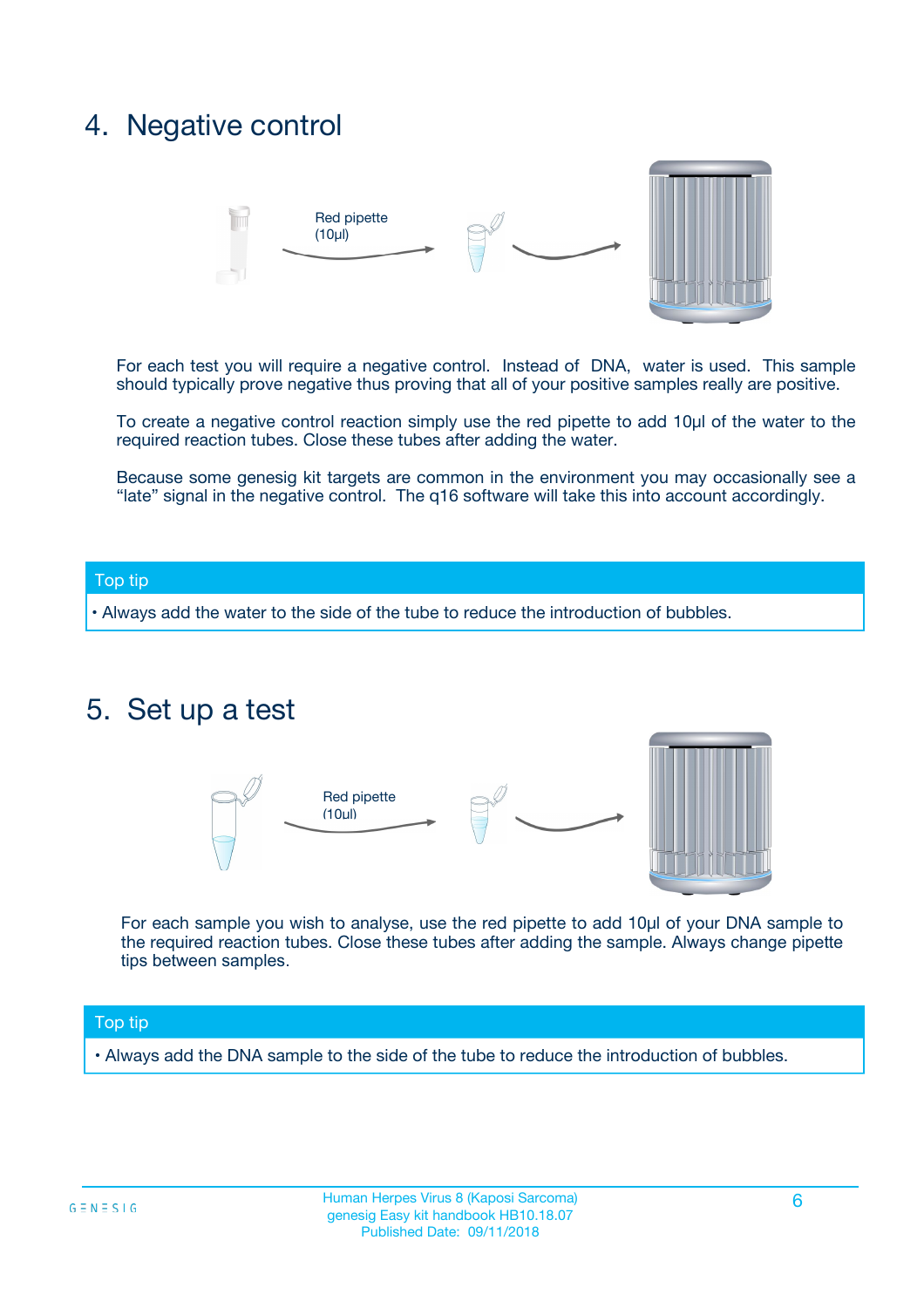### 6. Positive control



Use the blue pipette to transfer 1000µl (2 x 500µl) of template preparation buffer into the positive control template tube. Cap and shake tube to mix.

Each time you run a test you will require a positive control. This is a small portion of DNA from your target of interest. It serves two purposes:

1. It will always test positive so it shows that everything is working as it should be.

2. The q16 software knows how much DNA is present in the positive control. So it can automatically compare your sample of interest with the positive control to calculate the amount of target DNA in your sample.

To create a positive control reaction, simply use 10µl of the positive control instead of your DNA sample.



Take great care when setting up your positive control. The positive control template has the potential to give you a false positive signal in your other samples. Set positive controls up last after all other sample tubes are closed. Always change pipette tips between samples. You may even choose to set up positive controls in a separate room.

#### Top tip

**•** Always add the positive control to the side of the tube to reduce the introduction of bubbles.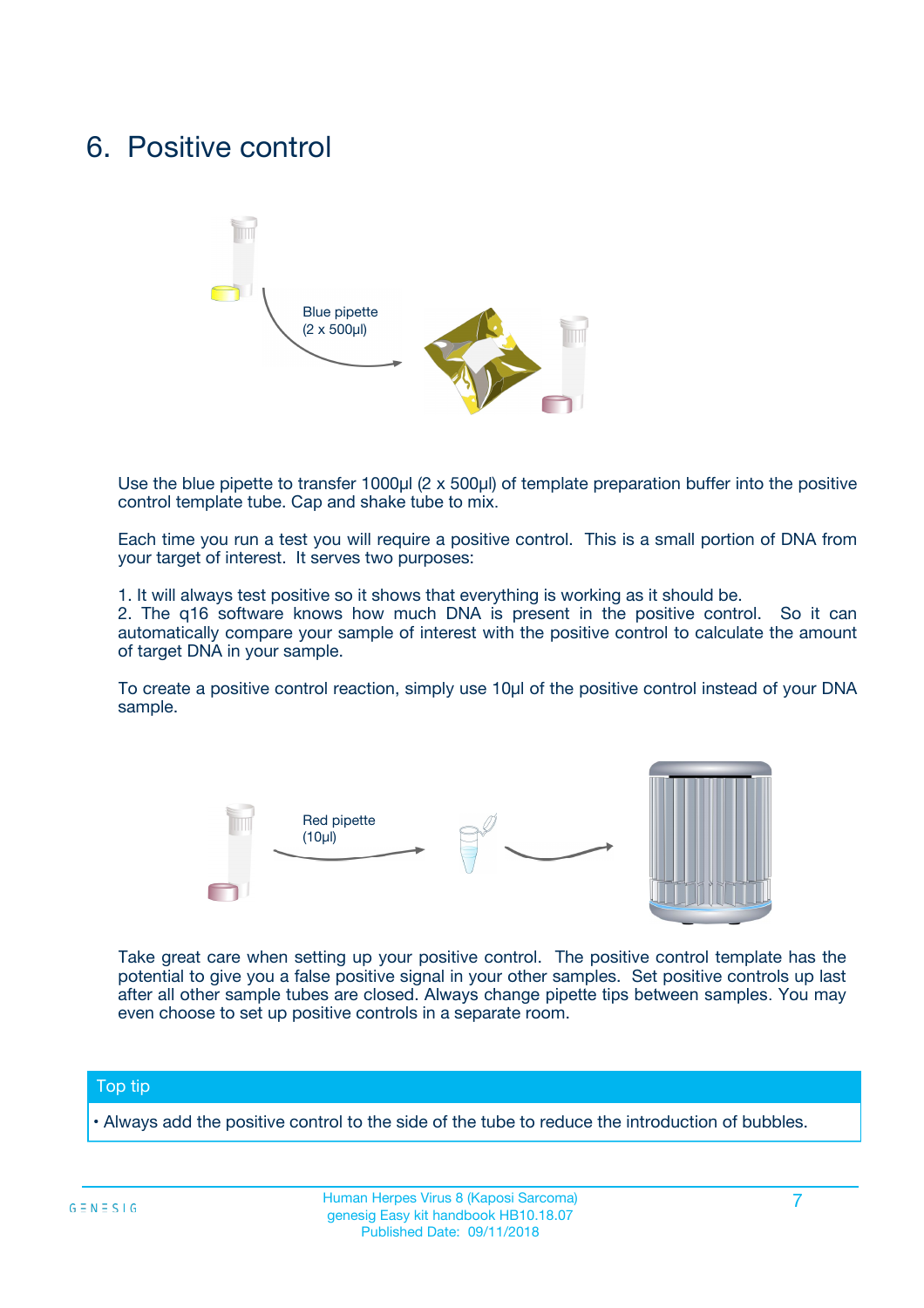## 7. Running the test

Place the tubes into the correct positions in your q16 as defined by the software, this may include positioning of empty tubes to ensure that the q16 lid is balanced. The run can then be started.

|                      | genesig q16 PCR software - 1.2                                               |                                |                              |                                          | $\begin{array}{c c c c} \hline \multicolumn{3}{c }{\textbf{0}} & \multicolumn{3}{c }{\textbf{0}} \end{array}$<br>$\Sigma\!3$ |
|----------------------|------------------------------------------------------------------------------|--------------------------------|------------------------------|------------------------------------------|------------------------------------------------------------------------------------------------------------------------------|
|                      | $\vert \cdot \vert$<br><b>Open Experiments:</b><br>Unsaved (New Experiment 2 | Open<br>Save<br>$\sqrt{9}$ New | Save As                      | <b>C</b> Close<br><b>X</b> Configuration | $G \equiv N \equiv S \mid G$                                                                                                 |
| <b>Stages:</b>       | Setup<br><b>Results</b>                                                      |                                |                              |                                          |                                                                                                                              |
| <b>Notes</b>         |                                                                              | <b>Samples</b>                 |                              | <b>Tests</b>                             |                                                                                                                              |
|                      | <b>Name and Details</b>                                                      | Color<br>Name                  | Note                         | Color<br>Name                            | Note                                                                                                                         |
|                      | New Experiment 2017-10-26 11:06                                              | Sample 1                       | ÷                            | Test 1                                   | ÷                                                                                                                            |
|                      | Kit type: genesig® Easy Target Detection kit                                 | Sample 2                       |                              |                                          |                                                                                                                              |
|                      | Instrument Id.:                                                              | Sample 3                       | $\qquad \qquad \blacksquare$ |                                          | $\qquad \qquad \blacksquare$                                                                                                 |
|                      | <b>Run Completion Time:</b>                                                  | Sample 4                       |                              |                                          |                                                                                                                              |
| <b>Notes</b>         | <b>A</b><br>v                                                                | Sample 5                       | $\triangle$<br>$\oplus$      |                                          | 4<br>₩                                                                                                                       |
| <b>Well Contents</b> |                                                                              |                                |                              | Run                                      |                                                                                                                              |
| Pos.                 | Test                                                                         | Sample                         |                              | <b>Run Status</b>                        |                                                                                                                              |
| $\overline{1}$       | Test 1                                                                       | <b>Negative Control</b>        | $\blacktriangle$             |                                          |                                                                                                                              |
| $\overline{2}$       | Test 1                                                                       | <b>Positive Control</b>        |                              |                                          |                                                                                                                              |
| 3                    | Test 1                                                                       | Sample 1                       |                              | Show full log                            |                                                                                                                              |
| $\overline{4}$       | Test 1                                                                       | Sample 2                       |                              |                                          |                                                                                                                              |
| 5                    | Test 1                                                                       | Sample 3                       |                              | <b>Run Control</b>                       |                                                                                                                              |
| 6                    | Test 1                                                                       | Sample 4                       |                              |                                          |                                                                                                                              |
| $\overline{7}$       | Test 1                                                                       | Sample 5                       |                              |                                          |                                                                                                                              |
| -8                   |                                                                              |                                |                              | Abort Run                                | $\triangleright$ Start Run                                                                                                   |
|                      | <b>JOB FURTY TURE TO BULLMAR LIB</b>                                         |                                | $\overline{\mathbf{v}}$      |                                          |                                                                                                                              |

#### Top tip

- Before loading tubes into the q16, check for bubbles! Flick the bottom of the tubes to remove any bubbles that may have formed during the test setup.
- Apply centrifugal force with a sharp wrist action to ensure all solution is at the bottom of the reaction tube.
- When repeating a test you can use a previous file as a template by clicking 'open' then selecting File name > Files of Type > Experiment file as template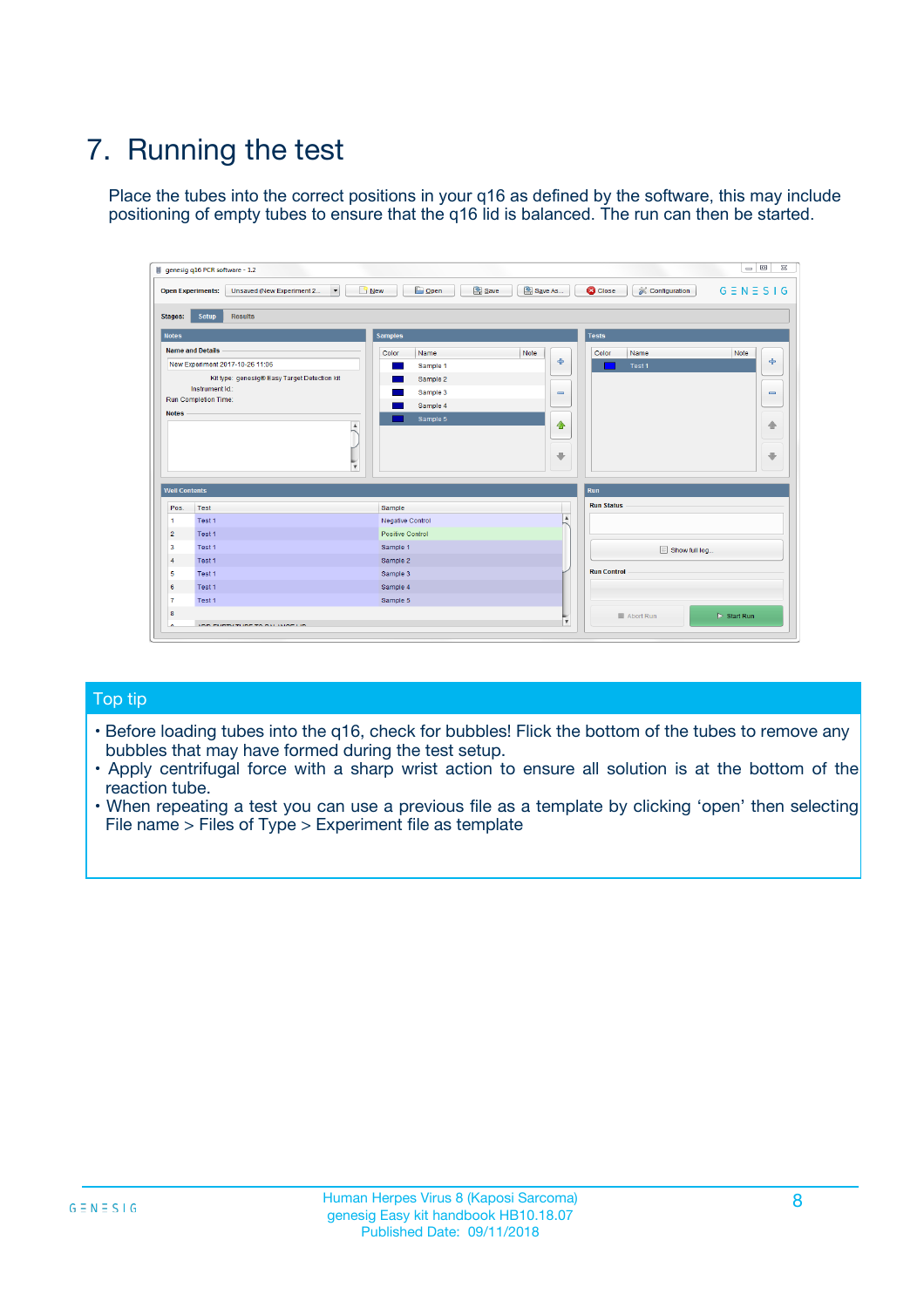### What do my results mean?

Analysis of your data is carried out automatically by the genesig q16. The following information is designed to help you fully understand a result or to troubleshoot:

### "Positive"

#### **Explanation**

Your sample has produced a positive result. Your target of interest is present and you can use the reported quantity.

"Negative"

#### **Explanation**

Your sample has produced a negative result. The target is not present in your sample.

### "Test contaminated"

#### **Explanation**

The Negative Control should be completely free of any DNA. If you see this error message it means that at some point during the setup, the Negative Control has been contaminated with DNA and has given a positive signal. This contamination has invalidated the test. The Positive Control and your test samples are both possible sources of contaminating DNA. The genesig q16 reaction tubes from previous runs will also contain very high amounts of DNA so it is important that these are carefully disposed of after the run is completed and NEVER OPENED. It may be the case that your kits have become contaminated which will lead to the same problem occurring repeatedly.

#### **Solutions**

1. Clean your working area using a commercial DNA remover solution to ensure the area is DNA free at the start of your run and re-run the test

2. If the problem persists then the kit has become contaminated and it will have to be discarded and replaced with a new kit. When you open the new kit, run a simple test to show that changing the kit has solved the problem. Prepare a test which includes only the Positive Control, the Negative Control and one 'mock sample'. For the 'mock sample' add water instead of any sample DNA. The result for the Negative Control and the mock sample should be negative indicating that contamination is no longer present.

#### **Preventive action**

An ideal lab set-up has a 'Clean area' where the test reagents are prepared and a 'sample area' where DNA samples and the Positive Control template are handled. The best workflow involves setting up all the test components (excluding the positive control template) in the clean area and then moving the tests to the sample area for sample and Positive Control addition. If this method is followed then the kit components are always kept away from possible sources of contamination. For extra security the Negative Control can be completely prepared and sealed in the clean area. All work areas should be decontaminated regularly with DNA remover.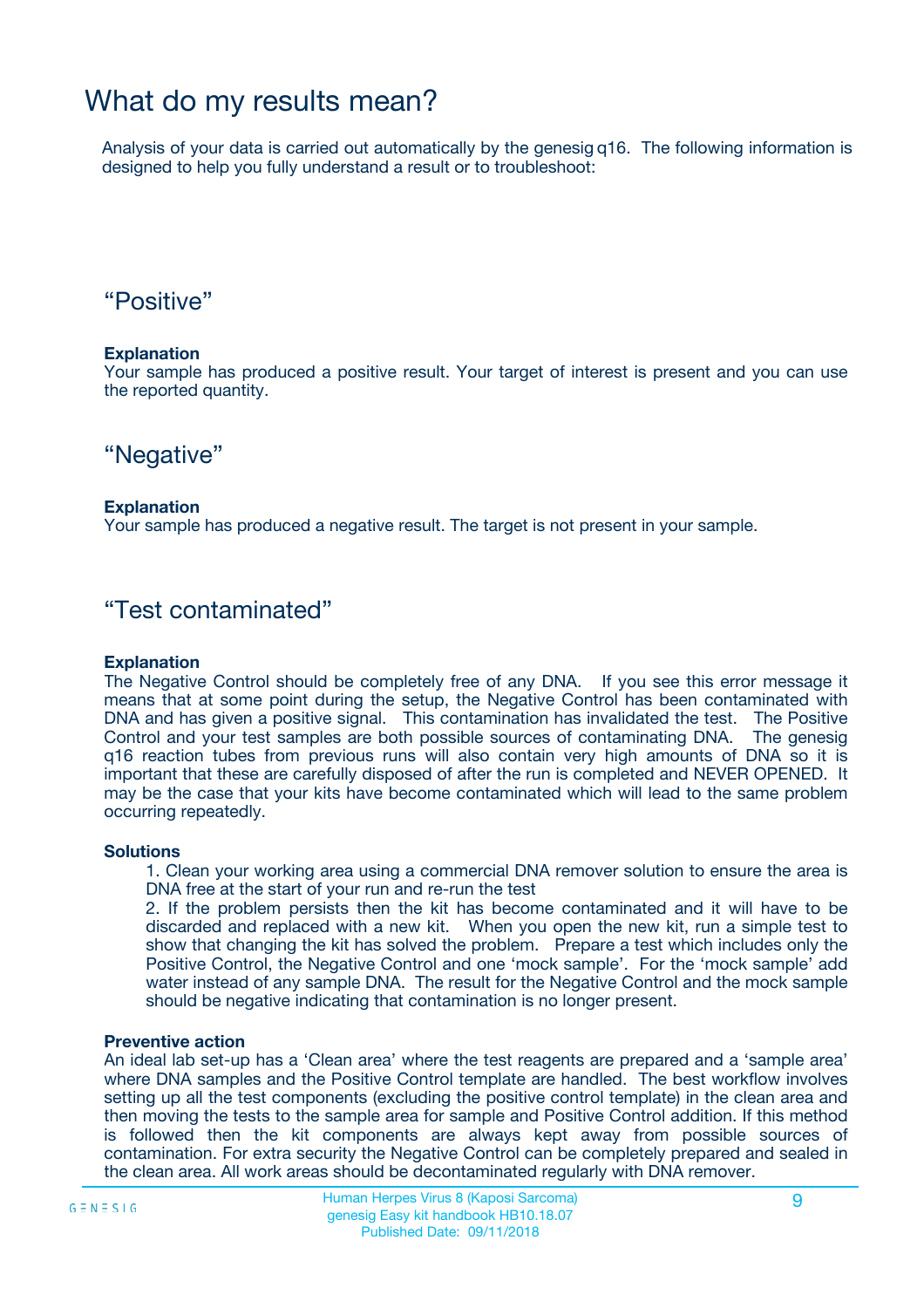### "Sample preparation failed"

#### **Explanation**

The test has failed because the quality of the sample was not high enough. The Internal Extraction Control component identifies whether the sample has been prepared correctly and is of suitable quality. This error message means that this quality control test has failed and the sample quality is not high enough for analysis.

#### **Solutions**

1. Check the sample preparation protocol for any user errors then repeat.

2. Poor quality samples can result from overloading the sample preparation protocol with too much starting material. Try reducing the amount of starting material then repeat.

3. Failing to add the Internal extraction Control DNA to your sample during the sample preparation protocol can also lead to a reported result of "sample preparation failed". Ensure that this step has not been overlooked or forgotten. If your samples are derived from an archive store or from a process separate from your genesig Easy extraction kit; you must add 5µl of Internal Extraction Control DNA into each 0.5ml of your sample to make it suitable for use on the q16.

### "Positive result, poor quality sample"

#### **Explanation**

The test is positive so if you are only interested in obtaining a 'present or absent' answer for your sample then your result is reliable. However, the test contains an Internal Extraction Control component that identifies if the sample is of high quality. This quality control test has failed and the sample is not therefore of high enough quality to accurately calculate the exact copy number of DNA present. If you require quantitative information for your sample then proceed with the solutions below.

#### **Solution**

For appropriate solutions, read the "Sample preparation failed" section of this handbook.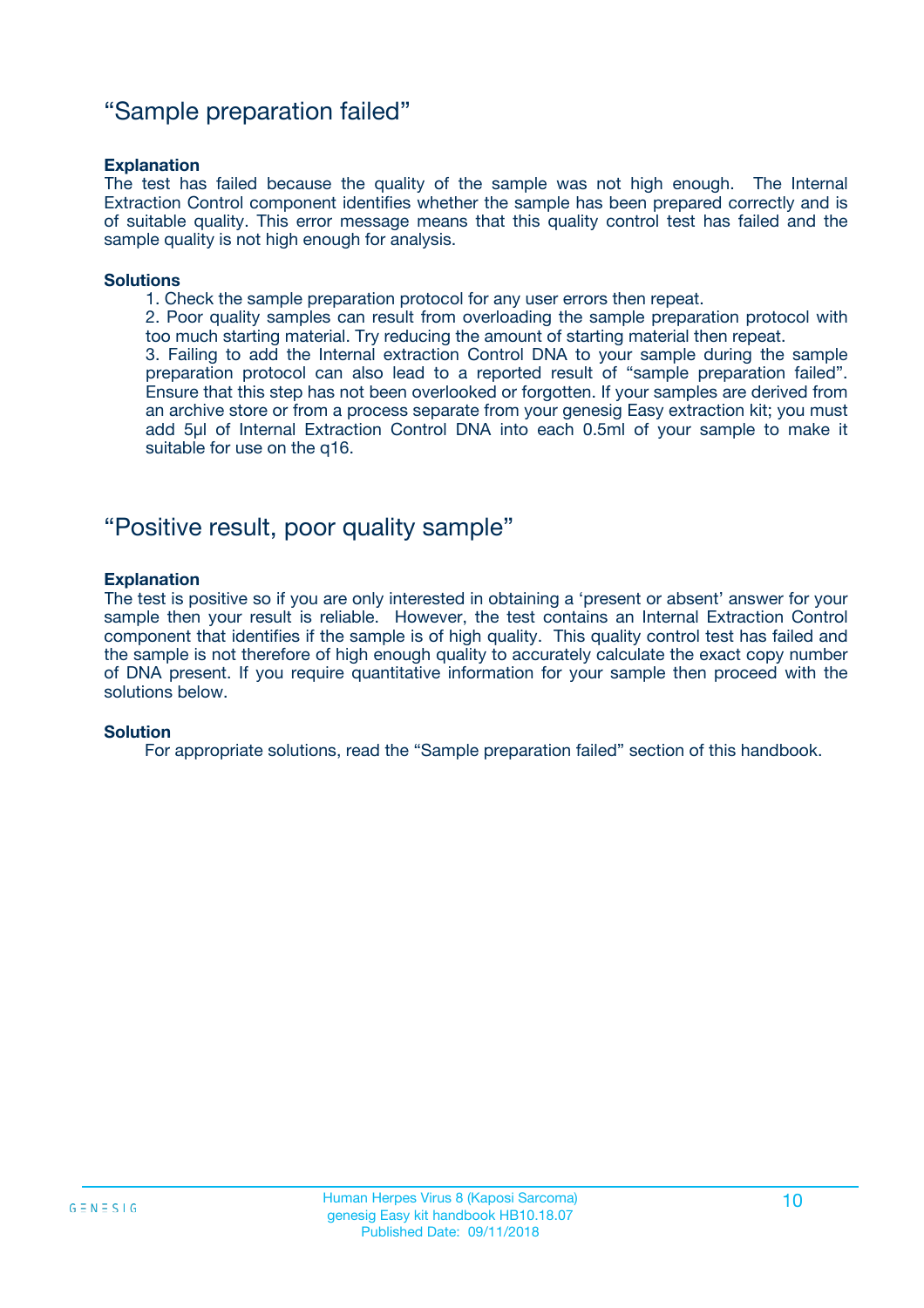### "Test failed"

#### **Explanation**

The test has failed because the Positive Control has not worked. The Positive Control is present to show that all aspects of the test are working correctly together. When this control test fails, the test as a whole is invalidated. This finding indicates that a problem has occurred in the reaction set-up part of the experiment and has nothing to do with sample preparation.

#### **Solutions**

- 1. Check the entire workflow and test set-up to look for any user errors, then repeat the test e.g. have the right colour pipettes and solutions been used with the correct tubes?
- 2. Ensure the positive and negative controls are inserted into the correct wells of your q16.

3. A component of the test may have 'gone off' due to handing errors, incorrect storage or exceeding the shelf life. When you open a new kit, run a simple test to show that changing the kit has solved the problem. Prepare a test which includes only the Positive Control, the Negative Control and one 'mock sample'. For the 'mock sample' add internal control template instead of any sample DNA. If the Positive Control works, the mock sample will now be called as a negative result.

### "Test failed and is contaminated"

#### **Explanation**

The Positive Control is indicating test failure, and the Negative Control is indicating test contamination. Please read the "Test Failed" and "Test contamination" sections of this technical support handbook for a further explanation.

#### **Solution**

For appropriate solutions, read both the "Test failed" and "Test contaminated" sections of this handbook.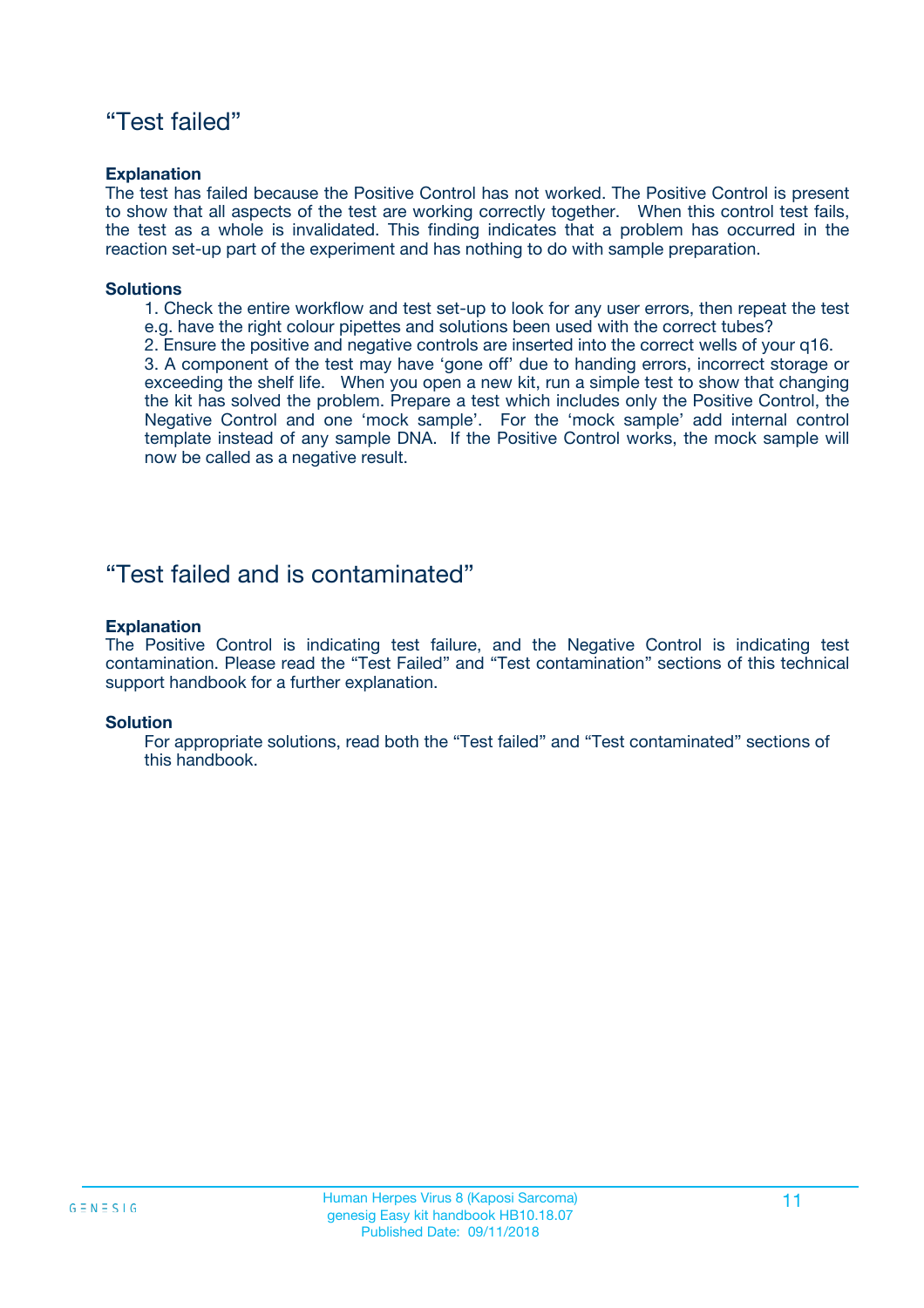## Human Herpes Virus 8 (Kaposi Sarcoma)

KSHV is one of the most interesting subjects in virology since it is a new model virus that shows how viruses can cause tumors. KSHV is something of a molecular Rosetta stone, since it possesses many genes that are known to cause human cancers but at the same time it has a clear relationship to other, more obscure tumor viruses. For this reason, it is a missing link that allows us to interpret the molecular virology of tumor viruses in terms of modern cancer biology. KSHV is a herpesvirus, and is a large double-stranded DNA virus with a protein covering that packages its nucleic acids, called the virion, which is then surrounded by an amorphous protein layer called the tegument, and finally enclosed in a lipid envelope derived in part from the cell membrane. KSHV has a genome which is approximately 165,000 nucleic acid bases in length. It is a rhadinovirus, and is remarkable since it has stolen numerous genes from host cells including genes that encode for complement-binding protein, IL-6, BCL-2, cyclin-D, a G protein-coupled receptor, interferon regulatory factor and Fas-ligand inhibitory protein (FLIP), as well as DNA synthesis proteins including dihydrofolate reductase, thymidine kinase, thymidylate synthetase, DNA polymerase and many others. While no other human tumor virus possesses these same genes, many of these genes target the same cellular pathways targeted by other tumor viruses illustrating that at a basic level, all tumor viruses appear to attack the same cellular control pathways, so-called tumor suppressor pathways.

After infection, the virus enters into lymphocytes where it remains in a latent ("quiet") state. The virus exists as a naked circular piece of DNA called an episome and uses the cellular replication machinery to replicate itself. Various signals such as inflammation may provoke the virus to enter into "lytic replication". When this occurs, the viral episome starts replicating itself in the form of linear DNA molecules that are packaged into virus particles which are expelled from the cell, to infect new cells or to be transmitted to a new host. When the virus enters into lytic replication, thousands of virus particles can be made from a single cell, which usually results in cell death.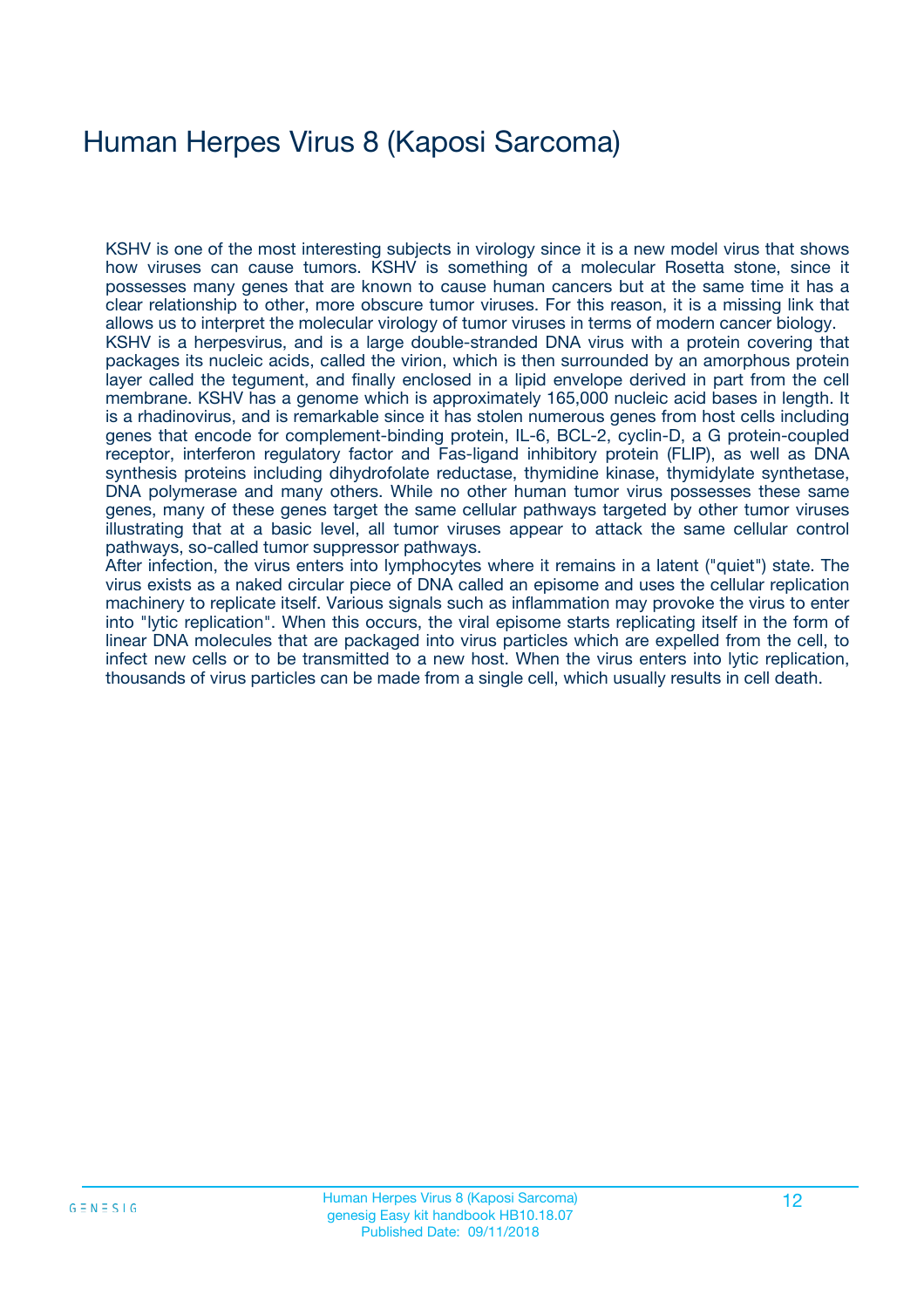### **Specificity**

The Primerdesign genesig Kit for Human Herpes Virus 8 (Kaposi Sarcoma) (HHV8) genomes is designed for the in vitro quantification of HHV8 genomes. The kit is designed to have a broad detection profile. Specifically, the primers represent 100% homology with over 95% of the NCBI database reference sequences available at the time of design.

The dynamics of genetic variation means that new sequence information may become available after the initial design. Primerdesign periodically reviews the detection profiles of our kits and when required releases new versions.

The primers have 100% homology with over 95% of reference sequences contained in the NCBI database for HHV8 including U75698, U93872 and AF148805. However, due to the inherent instability of viral genomes, it is not possible guarantee quantification of all clinical isolates.

If you require further information, or have a specific question about the detection profile of this kit then please send an e.mail to enquiry@primerdesign.co.uk and our bioinformatics team will answer your question.